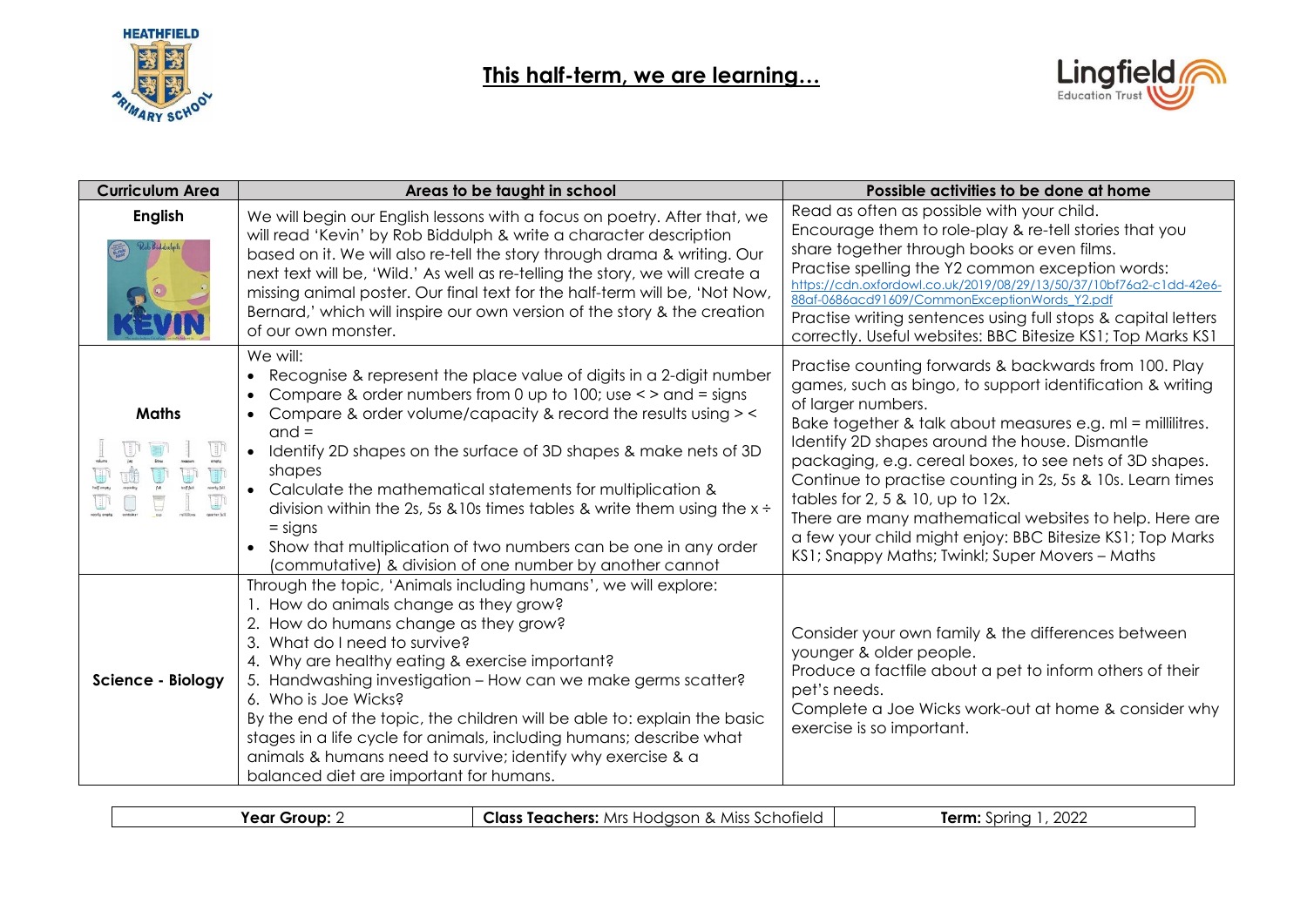



| <b>History</b> | The key question is: How has transport changed over time? The<br>children will learn how cars have changed, explore how humans tried<br>to fly & who the Wright Brothers were. We will consider future travel &<br>how this may look. The children will develop an awareness of the<br>passing of time & where these things fit within a chronological<br>framework. They will develop historical vocabulary & consider how<br>artefacts can represent the past. | Survey family members, including grandparents, to<br>establish what different types of transport were used in<br>their life-times. Make a list of all the different types of<br>transport they have experienced. If possible, they could<br>have a trip on a bus or train.                                                       |
|----------------|------------------------------------------------------------------------------------------------------------------------------------------------------------------------------------------------------------------------------------------------------------------------------------------------------------------------------------------------------------------------------------------------------------------------------------------------------------------|----------------------------------------------------------------------------------------------------------------------------------------------------------------------------------------------------------------------------------------------------------------------------------------------------------------------------------|
| Computing      | The focus for computing lessons will be questioning. The children will<br>use & create pictograms & write their own related questions. After<br>that, the children will explore binary trees using a computer program<br>on Purple Mash. Finally, they will investigate a non-binary data base<br>which will enable them to search & answer more complex questions.                                                                                              | Practise logging on to Purple Mash at home using a<br>keyboard & creating yes or no questions. If possible,<br>children could complete on-line quizzes to support their<br>understanding of types of question. This site is suitable:<br>https://ohmy.disney.com/quiz/2015/06/19/quiz-which-disney-character-<br>are-vou-part-1. |
| <b>PE</b>      | We will be playing a variety of games, working on dribbling, passing &<br>receiving a ball. The aim will be to keep possession of the ball as a<br>team & score a point. We will work on team-work, our understanding<br>of the rules in team games & playing fairly.                                                                                                                                                                                            | Practise dribbling & kicking a ball. If possible, compete in<br>team games with family members, highlighting the rules &<br>the importance of fair play. Improve understanding of<br>rules by watching professional sport.                                                                                                       |
| <b>Music</b>   | We will explore our feelings through a wide range of musical styles, to<br>deepen understanding of the effect music can have on emotions.<br>The children will listen, sing, play, compose & perform. They will learn<br>the songs: Rainbow; Hands, Feet & Heart; All Around the World.                                                                                                                                                                          | Listen to different music styles, e.g. classical, pop, country.<br>When watching films, discuss how the background music<br>influences the mood. Encourage children to sing the<br>songs they have been learning, at home.                                                                                                       |
| Art            | We will introduce the work of the sculptor, Sean Henry & experiment<br>with pipe-cleaners to create simple bends, curls, twists & curves. They<br>will make simple sketches of other children, representing them as stick<br>people. They will then recreate their drawing using pipe-cleaners, foil<br>& ModRoc. After making their sculpture, they will evaluate it.                                                                                           | Draw a member of the family from observation. They<br>could use craft materials & outdoor materials, to make<br>their own stick person. Children could carry out their own<br>research about Sean Henry.                                                                                                                         |
| <b>PSHE</b>    | Our topic is, 'It's My Body.' We will learn that the parts of the body<br>covered with underwear are private (recap from Y1) & learn the<br>correct names for key body parts. We will learn how to keep clean<br>using a daily routine including, teeth brushing, bathing & hand<br>washing, linked to spreading germs. Finally, we will identify food &<br>drink that affect dental health.                                                                     | Make a plan to identify their daily routine for keeping<br>clean. Demonstrate what you have learned in school,<br>e.g. the correct way to brush your teeth. If possible, go to<br>the shops together & discuss/buy food to help keep teeth<br>healthy.                                                                           |

**Year Group:** 2 **Class Teachers:** Mrs Hodgson & Miss Schofield **Term:** Spring 1, 2022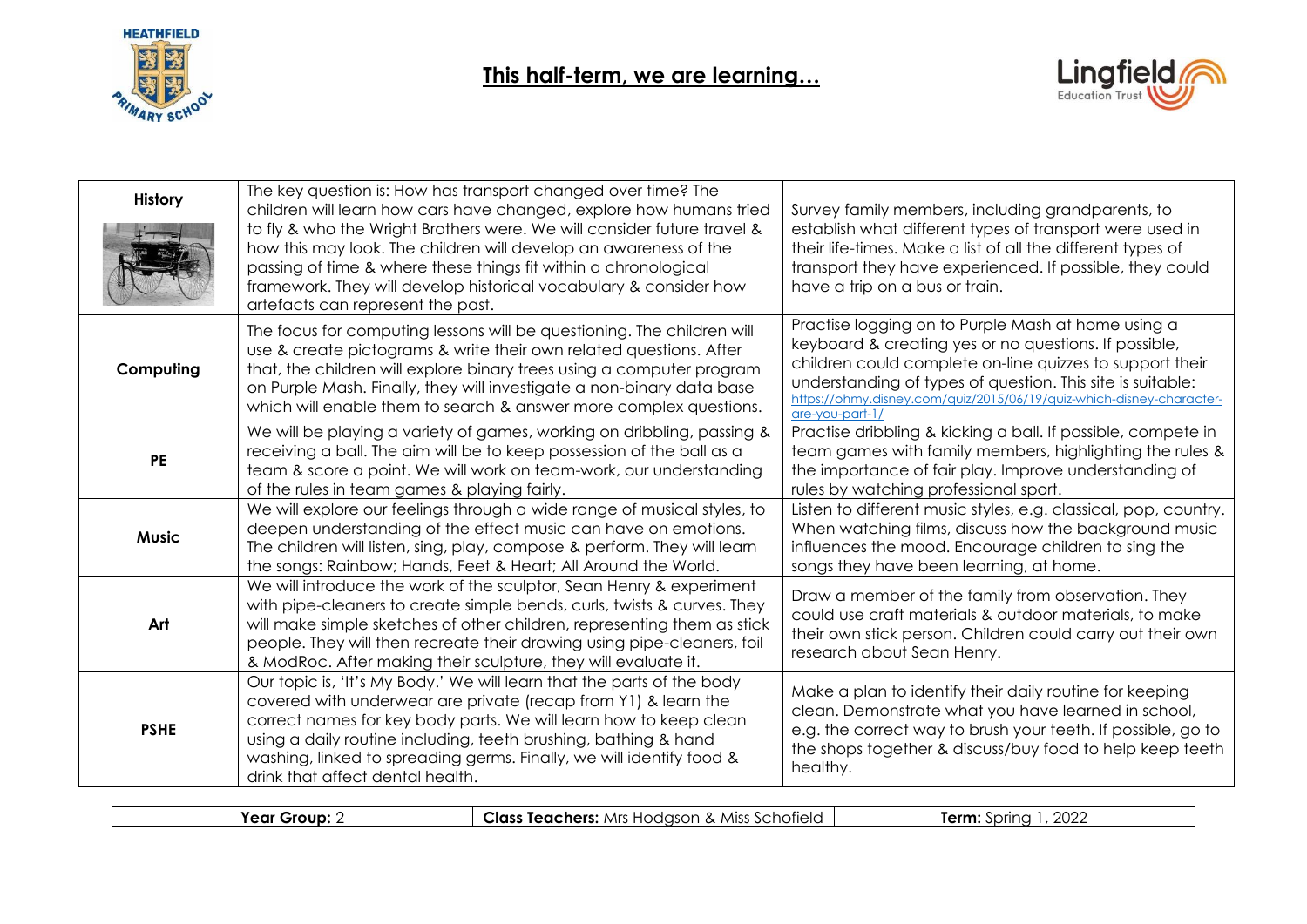



| <b>Curriculum Area</b>                                         | Areas to be taught in school                                                                                                                                                                                                                                                                                                                                                                                                                                                                                                                                                                                               | Possible activities to be done at home                                                                                                                                                                                                                                                                                                                                                                                                                                                                                                            |
|----------------------------------------------------------------|----------------------------------------------------------------------------------------------------------------------------------------------------------------------------------------------------------------------------------------------------------------------------------------------------------------------------------------------------------------------------------------------------------------------------------------------------------------------------------------------------------------------------------------------------------------------------------------------------------------------------|---------------------------------------------------------------------------------------------------------------------------------------------------------------------------------------------------------------------------------------------------------------------------------------------------------------------------------------------------------------------------------------------------------------------------------------------------------------------------------------------------------------------------------------------------|
| English<br>SIMON BARTRAM<br>MAN <b>AN MOON</b>                 | Our first text is, 'Man on the Moon' by Simon Bartram. We will write about<br>what the main character does in his working day on the moon & we will<br>also write a letter about the book. After that, we will read, 'The Queen's<br>Handbag' by Steve Antony. We will write instructions based on the text. We<br>will also produce a fact file about the different UK places visited in the<br>story. Our final text for this half term will be, 'Tuesday' by David Wiesner. This<br>will involve a short interview with an eyewitness to events in the story. We<br>will also write a short recount of the main events. | Please remember to read with your child three times<br>each week & sign their reading record. Can they re-tell<br>the story? Practise reading & following instructions, e.g.<br>baking, assembling construction toys, giving directions.<br>Practise spelling the Y2 common exception words & use<br>them in sentences. Use capital letters & full stops<br>correctly<br>https://cdn.oxfordowl.co.uk/2019/08/29/13/50/37/10bf76q2-c1dd-<br>42e6-88af-0686acd91609/CommonExceptionWords Y2.pdf<br>Useful websites: BBC Bitesize KS1; Top Marks KS1 |
| <b>Maths</b><br>Length<br><b>Mass</b><br>$\bullet$<br>Capacity | We will:<br>• Choose & use appropriate standard units to estimate & measure.<br>Understand & use commutative equations in addition. Recognise & use<br>inverse relationships between addition & subtraction.<br>Solve problems (+/-) using concrete objects & pictorial representations.<br>Write simple fractions & recognise the equivalents.<br>Tell & write the time to 5 minutes, including quarter to, quarter past & to<br>the hour. Analogue clocks are the focus.                                                                                                                                                 | Bake together & talk about measures. Consolidate<br>number bonds to 20 (e.g. 7+3, 17+3). Practise addition &<br>subtraction using concrete objects, e.g. Lego, fruit,<br>pebbles, pasta. Identify simple fractions by sharing toys<br>& food. Practise telling the time as often as possible using<br>analogue clocks with hands. Here are a few websites<br>your child might enjoy: BBC Bitesize KS1; Top Marks KS1;<br>Snappy Maths; Twinkl; Super Movers - Maths                                                                               |
| Science - Biology                                              | Through the biology topic, 'The Environment', the children will explore:<br>1. Which ice cube will melt the fastest?<br>2. Why is recycling so important?<br>3. Why should we save energy?<br>4. Why is the rainforest so important?<br>Which animals are endangered species?<br>6. Who is Greta Thunberg?                                                                                                                                                                                                                                                                                                                 | Discuss global warming with your child & actively<br>encourage them to save energy. Look at packaging to<br>identify recyclable materials & find ways to recycle<br>more. Watch environmental documentaries, such as<br>'The Blue Planet', to develop awareness of global issues.<br>Watch films which highlight the global issues surrounding<br>the environment, e.g. 'Rio'& 'The Lorax'.                                                                                                                                                       |
| Geography                                                      | We will address the following questions through the topic, 'Why are maps<br>magical?':<br>1. How do I get to school?<br>2. Can we plan a route in the local area?<br>3. What places are in the UK?<br>4. What places are around the world?<br>5. What is a 'bird's eye view'?<br>6. Where are the oceans & seas?                                                                                                                                                                                                                                                                                                           | Locate your address on Google Maps. It is really<br>important that the children know their address & have<br>an understanding of what each line of their address<br>means. Children could try drawing a map of their street<br>& annotate it with the street name & house numbers. If<br>you have any maps, it would be great if children could<br>have the chance to look at them closely & discuss what<br>the features represent.                                                                                                              |